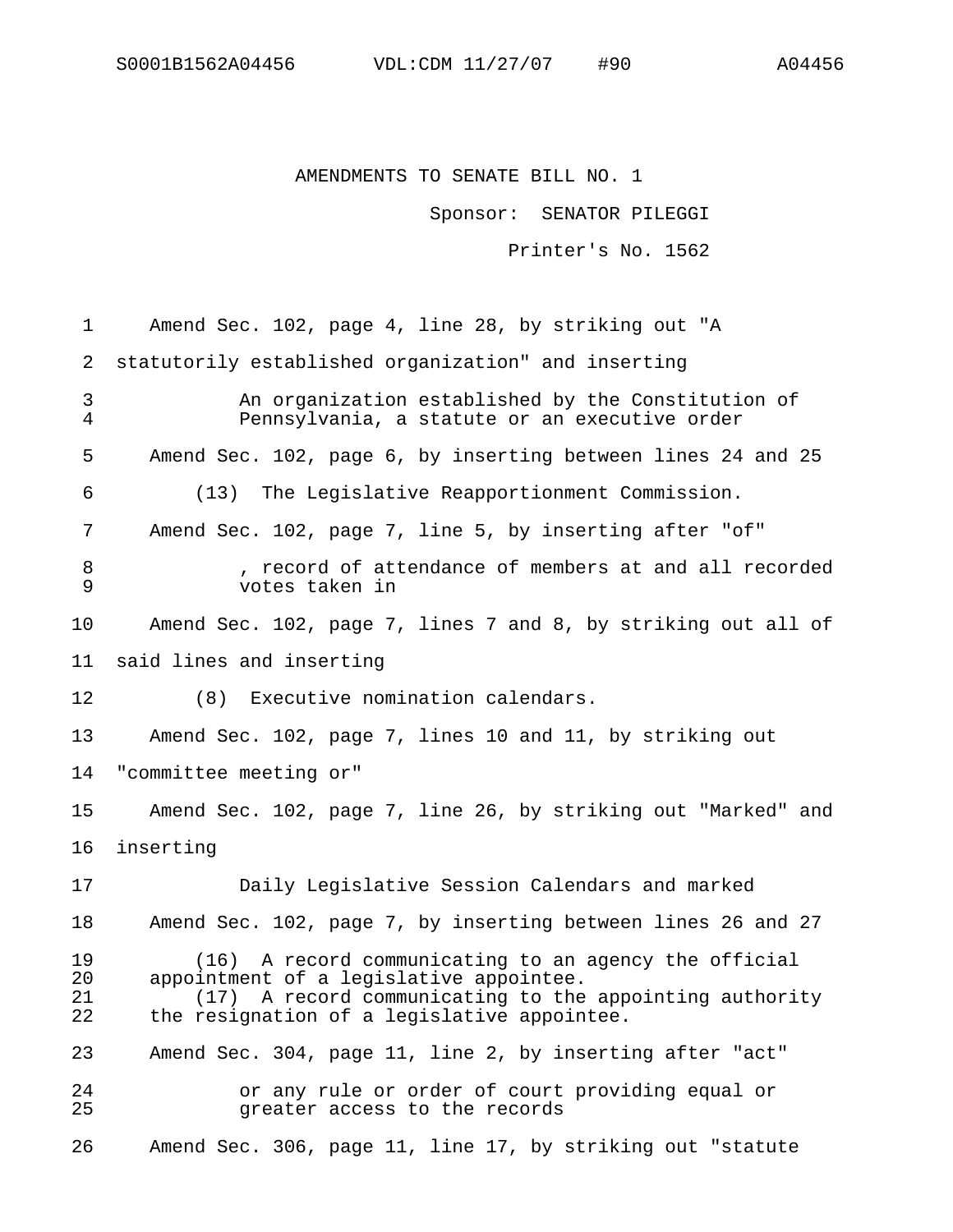```
1 or"
```
2 Amend Sec. 503, page 13, line 19, by striking out "an" and 3 inserting 4 one or more 5 Amend Sec. 503, page 13, line 20, by striking out "officer" 6 and inserting 7 officers 8 Amend Sec. 503, page 13, line 22, by inserting after "local" 9 law enforcement 10 Amend Sec. 701, page 16, line 19, by striking out "public" 11 Amend Sec. 701, page 16, line 24, by striking out "public" 12 Amend Sec. 707, page 19, lines 18 through 22, by striking out 13 all of said lines and inserting 14 (1) Prior to an adjudication becoming final, binding and 15 nonappealable, a transcript of an administrative proceeding 16 shall be provided to a requester by the agency 17 Amend Sec. 707, page 19, by inserting between lines 24 and 25 18 (2) Following an adjudication becoming final, binding and nonappealable, a transcript of an administrative 20 proceeding shall be provided to a requester in accordance 21 with the duplication rates established in section 1307(b). 22 Amend Sec. 708, page 22, line 1, by inserting after "other" 23 confidential 24 Amend Sec. 708, page 22, line 7, by inserting after 25 "contract" 26 , employment-related contract 27 Amend Sec. 708, page 23, line 15, by striking out "or 28 arbitration award" 29 Amend Sec. 708, page 23, line 16, by inserting after 30 "parties" 31 or to any arbitration award 32 Amend Sec. 708, page 26, by inserting between lines 5 and 6

SB0001A04456 - 2 -